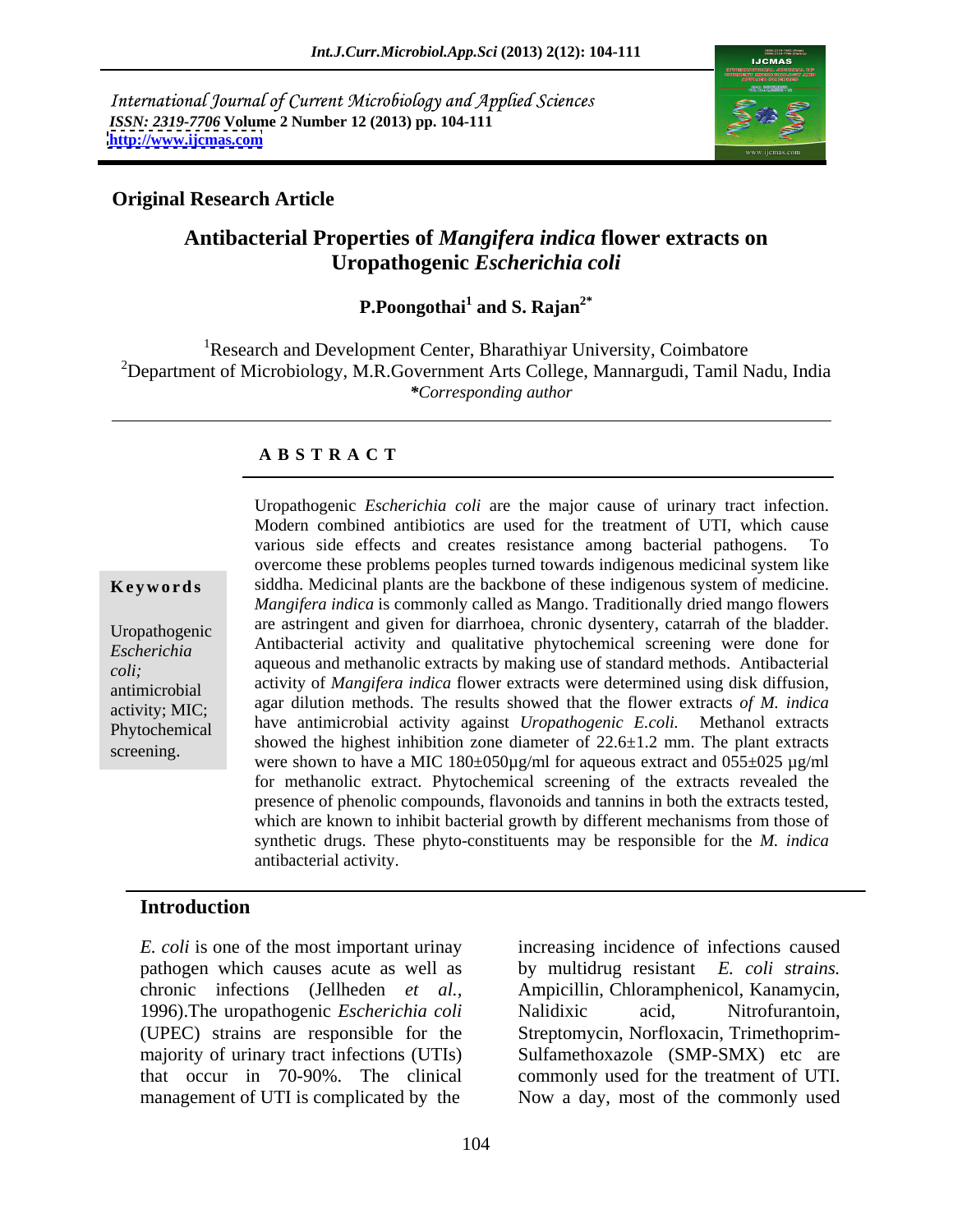antibiotics are not effective for the using urinary tract isolates of *E. coli* from the outpatient clinics have been reported to

Plant derived products have been used for therapeutic purpose before the based on structural recognition, the new introduction of modern rugs (Lima *et al.,* compound may not be recognized by 2006). WHO gave emphasis on the need to resistance factors. Plants are regarded as include traditional remedies within cheaper and safe alternative source of national drug policies as these plants serve drugs. An investigation of the antibacterial as the best sources of a variety of drugs. It activity of Flower extracts of *Mangifera*  is important to study plants so that a better understanding of their properties, safety was carried out with a view to screen for and efficacy is derived for improved phyto-chemical compounds and determine benefit. In India, self-medication is common using herbs as well as synthetic antibiotics (Eisenberg, 1993). The reasons can be attributed to easy accessibility and affordability of plants compared to commercial drugs. Contrary to the belief that natural medicine has no ill effects Flowers were collected from a Mangifera

To address such challenges, plants must be investigated to validate and standardize their dosages. An estimated 74% of  $\frac{1}{2}$  nowder and then sieved using a sieve 500 pharmacologically active plant derived components were discovered after  $\frac{1}{2}$  into airtight containers and stored at room following up on ethnomedicinal use temperature. (Ncube *et al.,* 2007). Thus, medicinal plants can be regarded as the richest bio-<br> **Extraction of the crude extracts from** resource of drugs of modern medicine, flower powder folk medicine and chemical entities for synthetic drugs. There are many drugs in clinical use today that were discovered<br>using the cold extraction method from the plants (Vanwyk *et al.,* 2002). (Fransworth, 1988). Water and methanol There is little or no doubt that were used for the extraction. To 500ml ethnographic research can provide each of pure methanol and sterile distilled important clues leading to new drugs for water were added 50g portions of thethe modern pharmacies.

treatment. The antibiotic resistance studies The emergence of multi-resistant bacteria have shown increased resistance to these of older antibiotics (Tollefson and Miller, antibiotics (Zhanel *et al.,* 2000). To 2000). One way to prevent antibiotic overcome the problems of antibiotic resistance of pathogenic species is by resistance and Multidrug resistant using new compounds that are not based pathogens, people now rely on herbal on existing synthetic antimicrobial agent medicine (Ndip *et al.,* 2006) (Mathur *et al.,* 2011). The new compound to antimicrobial drugs has increased the need for new antibiotics or modifications may actually be more effective than the parent compound. Since resistance is *indica* on *Uropathogenic Escheichia coli* was carried out with a view to screen for susceptibility of the bacterium*.* 

# **Materials and Methods**

# **Preparation of plant material**

(Lima *et al.,* 2006). *indica tree*. The flowers were washed Flowers were collected from a *Mangifera*  thoroughly with water and then air dried at room temperature for five days. After drying, the flowers were ground into powder and then sieved using a sieve. 500 grams of powdered plant were transferred into airtight containers and stored at room temperature.

### **Extraction of the crude extracts from flower powder**

Plant active components were extracted using the cold extraction method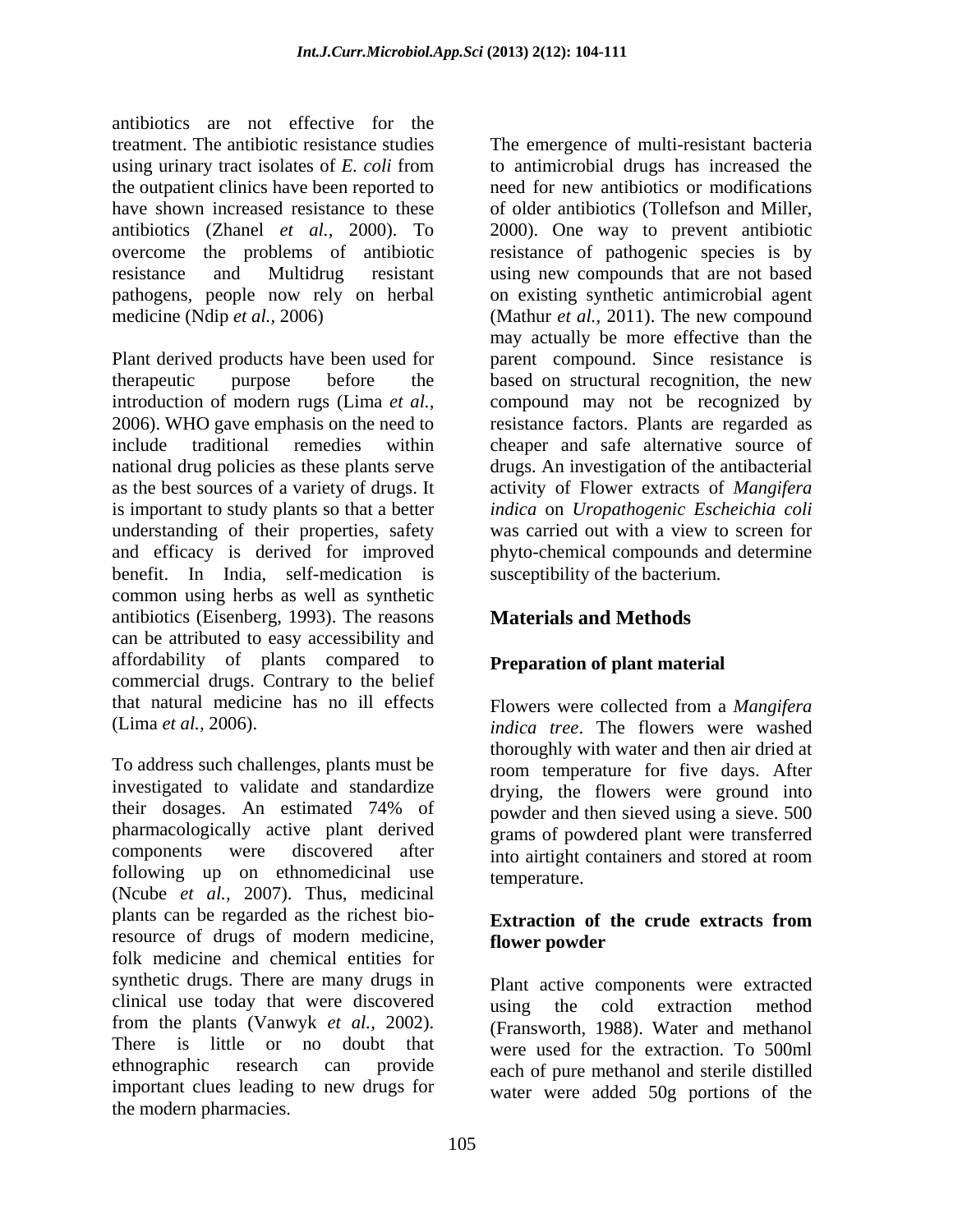allowed to soak at room temperature for means of a vacuum filter pump. Filtering filtrate was evaporated in a weighed flask, with a water bath set at 40°C. A small proportion of dry extracts was stored for phyto-chemical analysis. Remaining portion of the extracts were used for **Disc diffusion test** antibacterial assay. Extracts were reconstituted by re-dissolving in DMSO. stored separately in labelled, sterile capped bottles, in a refrigerator at 4°C before use was done in a laminar flow cabinet. The

## **Phytochemical analysis of plant extracts**

examination was carried out separately for of extracts 50µg/disc, 100µg/disc,

# **Determination of antibacterial activity**

Antimicrobial activity was performed by

Direct colony suspension method was used four colonies from overnight grown (18 repeated three times for each extract and

flower powder in sterile conical flasks and hours) were suspended in saline using a 48 hours. A shaker set at 120 rpm was used to improve extraction of phyto- make a visual comparison with the density chemicals. The filtrate was obtained by of the suspension against a white was repeated three times with same plant the suspension was adjusted to 0.5 material until the solution was clear. The Mcfarland either by adding sterile saline. sterile loop. The turbidity standard was shaken vigorously before use, and used to background with black lines. Density of The standardized culture was used within 15 minutes of preparation for sensitivity tests.

## **Disc diffusion test**

The final filtrates were filter-sterilized by tested on Mueller-Hinton agar by disc using syringe filter with a pore size of diffusion method. Six Mueller Hinton agar 0.45µm. Sterile extracts obtained were plates were used for two extracts. To during the antibacterial sensitivity tests. inoculum was spread evenly over the The flower extracts were evaluated for the ten minutes before depositing the disks presence of phytochemical compounds (Anusha *et al.,* 2009). Sterile paper disc using standard methods (Aiyelaagbe and having a diameter of 10 mm, were Osamudiamen, 2009). Phytochemical impregnated with different concentrations both the extracts. The extracts is the extracts of the extracts. The extracts of the extracts of the extracts of the extracts of the extracts of the extracts of the extracts of the extracts of the extracts of the extracts standard methods like the disk diffusion prevent overlapping of inhibition zones. method on Mueller Hinton agar and MIC Sensitivity discs were pressed with forceps was calculated using drug dilution to make complete contacts with the methods. Cells used for antibacterial surface of the medium. Plates were kept at assays are harvested at log phase while room temperature for 30 minutes (pre they are most active. diffusion time), inverted and incubated at **Preparation of inoculums** atmosphere. A pair of divider was used to to make a suspension of *E. coli.*Three to distance in mm. The experiment was Antibacterial activities of the extracts were maintain sterile conditions this procedure was done in a laminar flow cabinet. The entire surface by swabbing in three directions using sterile cotton swab. Inoculated plates were allowed to dry for of extracts 50µg/disc, 100µg/disc, were placed on the agar plate using sterile forceps. Six filter paper disks were placed on each plate and were placed at the same distance from each other and the edge, to 37°C for 24 hours, in an aerobic mark the diameter of the zone and a transparent ruler was used to measure the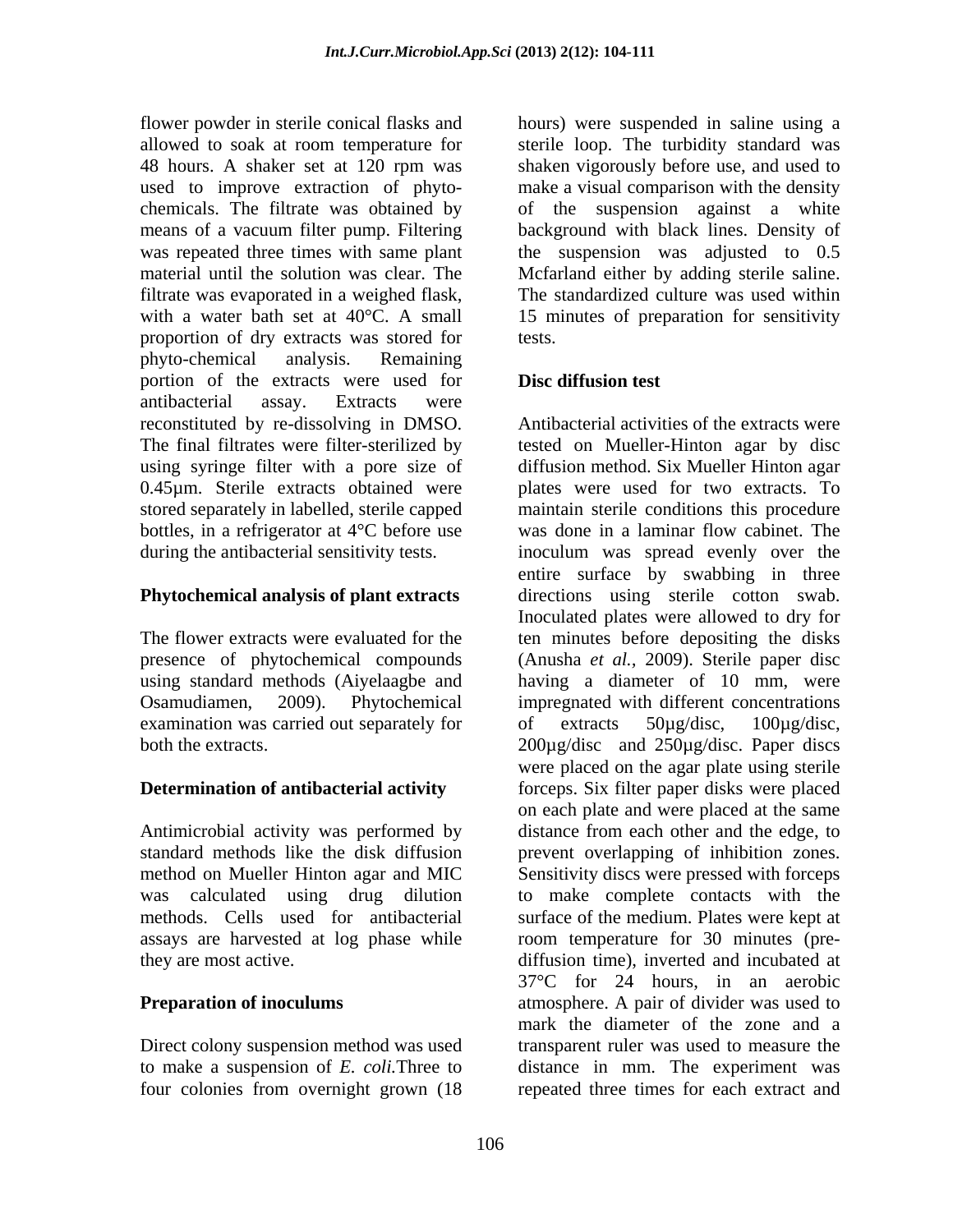Agar dilution method was used to find out zone diameter of the aqueous and Minimal Inhibitory Concentration. Stock methanolic extracts to uropathogenic concentration of various plant extract was prepared by making use of DMSO : Methanol, in the ratio of 1:1 which in turn There was a significant difference in mean was diluted with equal volume of zone of inhibition between positive control phosphate buffered saline, pH 7. Mueller and plant extracts  $(P < 0.05)$ . There was no Hinton agar was prepared, sterilized and zone of inhibition around disks submerged kept ready in molten condition. 20ml of in solvents only (Negative control).To the molten media was taken and was determine the extent of antibacterial mixed with known concentration of activity, the extracts were subjected to different extracts / fractions and were MIC assay by serial two-fold dilution added in different tubes. This mixture was method of extracts and then dilution swirled carefully for complete mixing of extract and media and poured on to the assays. Results revealed that methanolic plate. After getting solidified it was extract yielded MIC at 055±025µg/ml inoculated with the test organism and concentrations. Similarly aqueous extract standard organism. The plates were produced  $180\pm050$   $\mu$ g/ml concentrations incubated at 37°C for 24 hours. MIC was recorded based on the growth of the organisms. Phytochemical compounds were almost

The efficiency of extraction was found to<br>
the 15.2% for water and 22.4% for 3. Terpenoids, flavonoids, phenolic methanol. Final Extract colour were also compounds, tannins, lignin and observed, methanol extracts showed a vaporisation of solvent. Water extraction yielded brown colour extract.

The result revealed that the extracts of *M.*  The basic parameters influencing the *indica* possess good antibacterial activity against *E. coli*. Flower extracts inhibited the growth of uropathogenic *E. coli* and the inhibition zones ranged from  $10.2 \pm 2.3$ 

the mean diameter was taken. mm to  $22.6 \pm 1.2$ mm at different Oxytetracycline discs were used as a concentration of extracts  $(50\mu g/disc)$  to positive control and DMSO impregnated  $250 \text{ µg/disc}$ ). The aqueous extracts were discs were used as negative control less potent than the antibiotic whereas (Annonymous, 1999). methanolic extract showed better result at **Determination of MIC using agar** Controls showed that solvents without **dilution method** extracts had no inhibitory effect on mm to 22.6±1.2mm at different  $250 \text{ \mu g}$  disc concentration. Negative bacterial growth. The mean inhibition *E. coli* are shown in table 1.

> methods for inhibitory concentration (Table 2).

**Result and Discussion** water soluble compounds were not present be 15.2% for water and 22.4% for 3. Terpenoids, flavonoids, phenolic blackmild yellow colour, after extracts. Saponins were indicated in water common in flower extracts. However in methanolic extracts. Results from phytochecimal analysis are shown in table 3. Terpenoids, flavonoids, phenolic compounds, tannins, lignin and carbohydrates were found in both the extracts. Saponins were indicated in water extracts only. Steroids and alkaloids were present only in methanolic extracts.

> quality of an extract are plant parts used as a starting material, the solvent used for extraction, the extraction technology and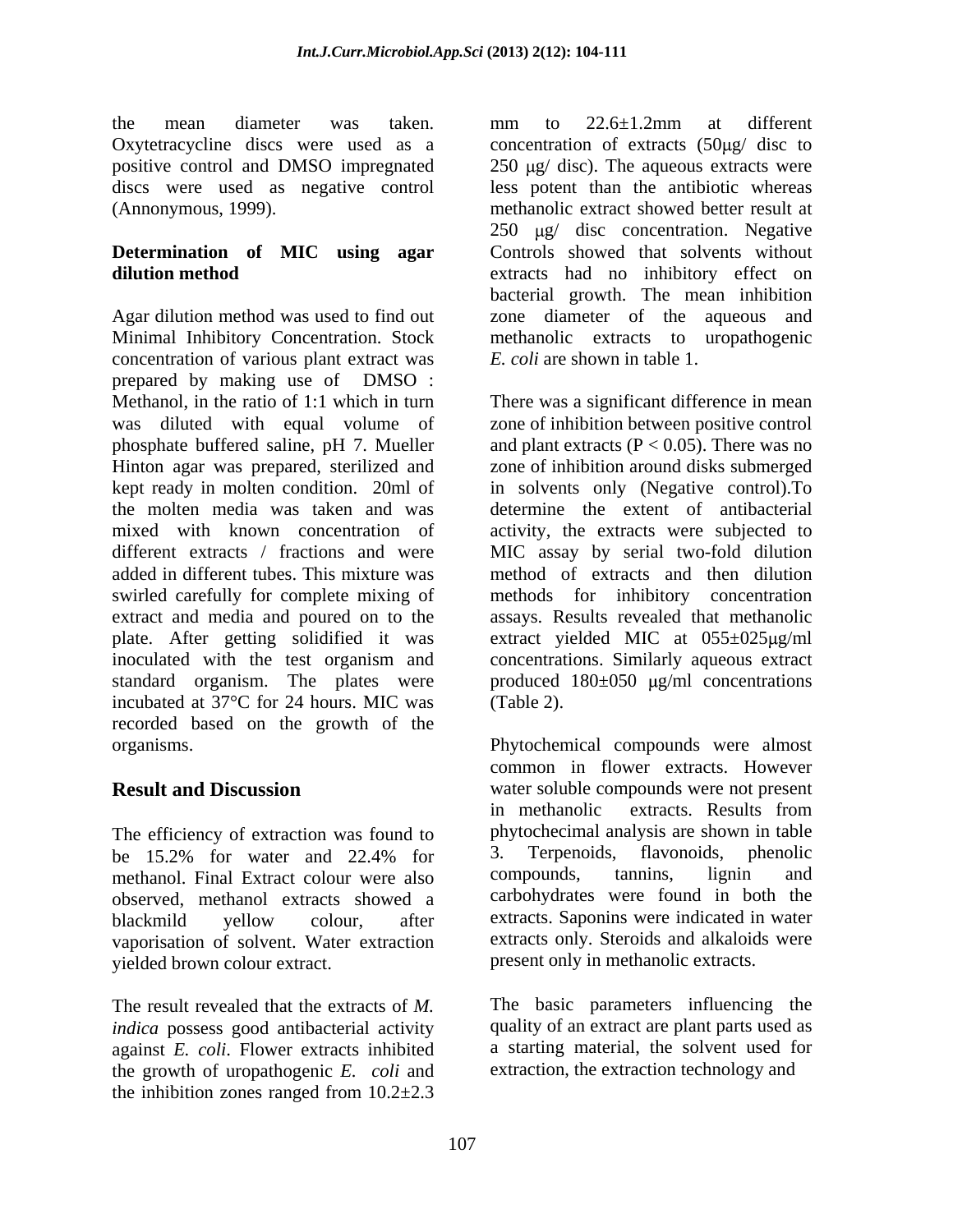| . ט-י     | <b>Extract</b>     |                       | Zone of inhibition (mm / disc) |                              |                |                |
|-----------|--------------------|-----------------------|--------------------------------|------------------------------|----------------|----------------|
| <b>No</b> |                    | <b>Positive</b>       | $50\mu g$                      | $100\mu$ g                   | $200\mu g$     | $250\mu g$     |
|           |                    | control               |                                |                              |                |                |
|           | Aqueous extract    | $20.4 \pm 0$<br>.∸∪.− | $10.2 \pm 2.3$                 | $\frac{3}{11.8}$   11.8 ± 1. | $16.4 \pm 2.3$ | $18.9 \pm 0.5$ |
|           | Methanolic extract | $21.6 \pm 4.$         | 1.2.1.2<br>$1.3 \pm 1.3$       | $3 \mid 13.6 \pm 1.$         | $18.7 \pm 0.8$ | $22.6 \pm 1.2$ |

**Table.1** Antibacterial activity of *Mangifera indica linn flowers* extracts Against MDR Uropathogenic *Escherichia coli*

> **Table.2** MIC values of *Mangifera indica flower* extracts against Uropathogenic *Escherichia coli*

| S. No | $\overline{\phantom{a}}$ MIC Value $\mu$ g/mL |                      |
|-------|-----------------------------------------------|----------------------|
|       | Aqueous extract                               | $Methanolic$ extract |
|       | $180 \pm 050$                                 | $055 \pm 025$        |

**Table.3** Qualitative Phytochemical analysis of Mangifera indica flower extracts

| S. No                       | <b>Test</b>        | <b>Aqueous</b><br><b>Extract</b> | <b>Methanolic</b><br>extract |
|-----------------------------|--------------------|----------------------------------|------------------------------|
|                             | Alkaloids          | Negative                         | Positive                     |
| $\bigcap$<br>$\overline{a}$ | Steroids           | Positive                         | Positive                     |
| 3                           | Terpenoids         | Positive                         | Positive                     |
| 4                           | Flavonoids         | Positive                         | Positive                     |
| 5                           | Saponins           | Positive                         | Negative                     |
| 6                           | Phenolic compounds | Positive                         | Positive                     |
| $\overline{ }$              | Coumarins          | Positive                         | Positive                     |
| $\overline{ }$              | Tannins            | Positive                         | Positive                     |
| 8                           | Lignin             | Positive                         | Positive                     |
| 9                           | Phlobatannins      | Negative                         | Negative                     |
| 12                          | Cardiac glycosides | Positive                         | Negative                     |
| 14                          | Carbohydrates      | Positive                         | Positive                     |

These findings on extraction potential of the extract. Phytochemical analysis extract yields of different solvents might solvent. Different extractable components the wall proteins of pathogenic organisms.

sterilisation method (Ncube *et al*., 2007). were present in different quantities within the different solvents are consistant with conducted on *M. indica* extracts revealed previous investigation, in which the the presence of tannins, flavonoids, percentage yield of methanol extract was steroids, saponins, glycosides and resins higher than that of water extracts (Elloff, among others. Tannins are known to be 1998). The observed differences in the useful in the treatment of inflamed or be ascribed to the fact that the extract has activity in cancer prevention and are different solubility or to the polarity of the thought to be responsible for coagulating the extract. Phytochemical analysis ulcerated tissues and they have remarkable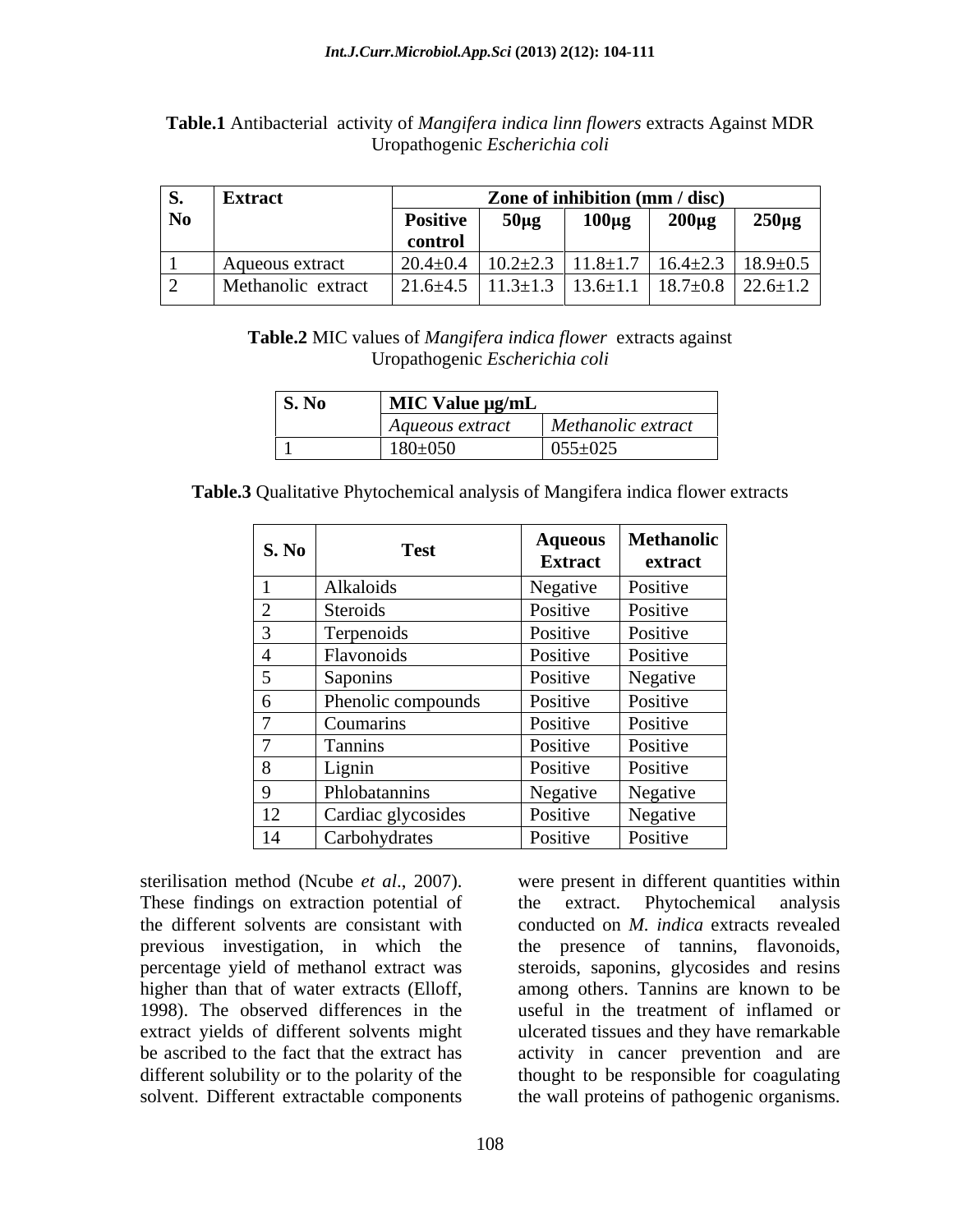Thus, *M. indica* containing this compound compounds which are more soluble in may serve as a potential source of polar solvents such as water and methanol. bioactive compounds in the treatment of However water extracts were less potent. infectious diseases. Flavonoids have been This can be attributed to the presence of shown to exhibit their actions through water-soluble compounds such as effects on membrane permeability and by polysaccharides and polypeptides, which inhibition of membrane bound enzymes are commonly more effective as inhibitors such as the ATPase and phospholipase (Li of pathogen adsorption and have no real *et al.,* 2003). They also serve as health promoting compounds as a result of their *al.*, 2007). anion radicals (Hausteen, 1983). These observations support the usefulness of this also detected and their common biological property is cytotoxicity (Nobori *et al.,*

that all extracts possess compounds with components (alkaloids, steroids, antimicrobial properties which can be used flavonoids, essential oils biterpenoids), as antimicrobial agents in new drugs, for diameter of 22.6±1.2mm, which is higher produced greater nun<br>than to a standard antibiotic, hence we active constituents than to a standard antibiotic, hence we Afolayan, 2012). Thus a standard drug had the highest zone of inhibition than aqueous extracts. The Flower extracts were found to have

antimicrobial activity extracted from plants are aromatic or saturated organic

water-soluble compounds such as impact as antimicrobial agents (Ncube *et al.,* 2007).

plant in folklore remedies in the treatment water extract provides the scientific bases of stress-related ailments. Alkaloids were for the use of water extracts in traditional 1994). The flower extracts of *M. indica* had plants (Elloff, 1998). This may be significant antibacterial potency against attributed to two reason, firstly, the nature the test organism. This result may suggest and potentiality of biologically active antimicrobial properties which can be used flavonoids, essential oils biterpenoids), therapy of infectious diseases in human. of methanol. Secondly, the stronger Methanol extracts had an inhibition zone extraction capacity of methanol could have suggest their effectiveness as antibacterial activity (Jeyachandran *et al.,* antimicrobials from the plant. The active 2010). This is also proved in our study in components in the crude extract may be which methanol extracts exhibited the acting synergistically to produce highest antibacterial activity against *E.*  antimicrobial effects (Elloff, 1998). , the *coli* compared to other extracts. The disparity between the activities of the contents of active ingredients in plant extracts and the standard antimicrobial materials have been shown to fluctuate drug, may be due to the mixtures of constantly with the genetic heterogeneity bioactive compounds present in the extract of a plant species, differences in soil compared to the pure compound contained condition, variation in seasonal cycle, in the standard antibiotic (Olajuyigbe and climatic influences, age of plant, alteration The antibacterial activity demonstrated by treatment of diseases. There are also reports in literature that methanol is a antimicrobial substances for medicinal components (alkaloids, steroids, which could be enhanced in the presence produced greater number or amount of active constituents responsible for in weather, sun and shade fluctuations.

Most of the identified components with  $E$ . *coli*. The stem bark extracts of  $M$ . antibacterial activity against uropathogenic *E. coli*. The stem bark extracts of *M. indica* contains several phytocompounds. There is need for lead compounds from the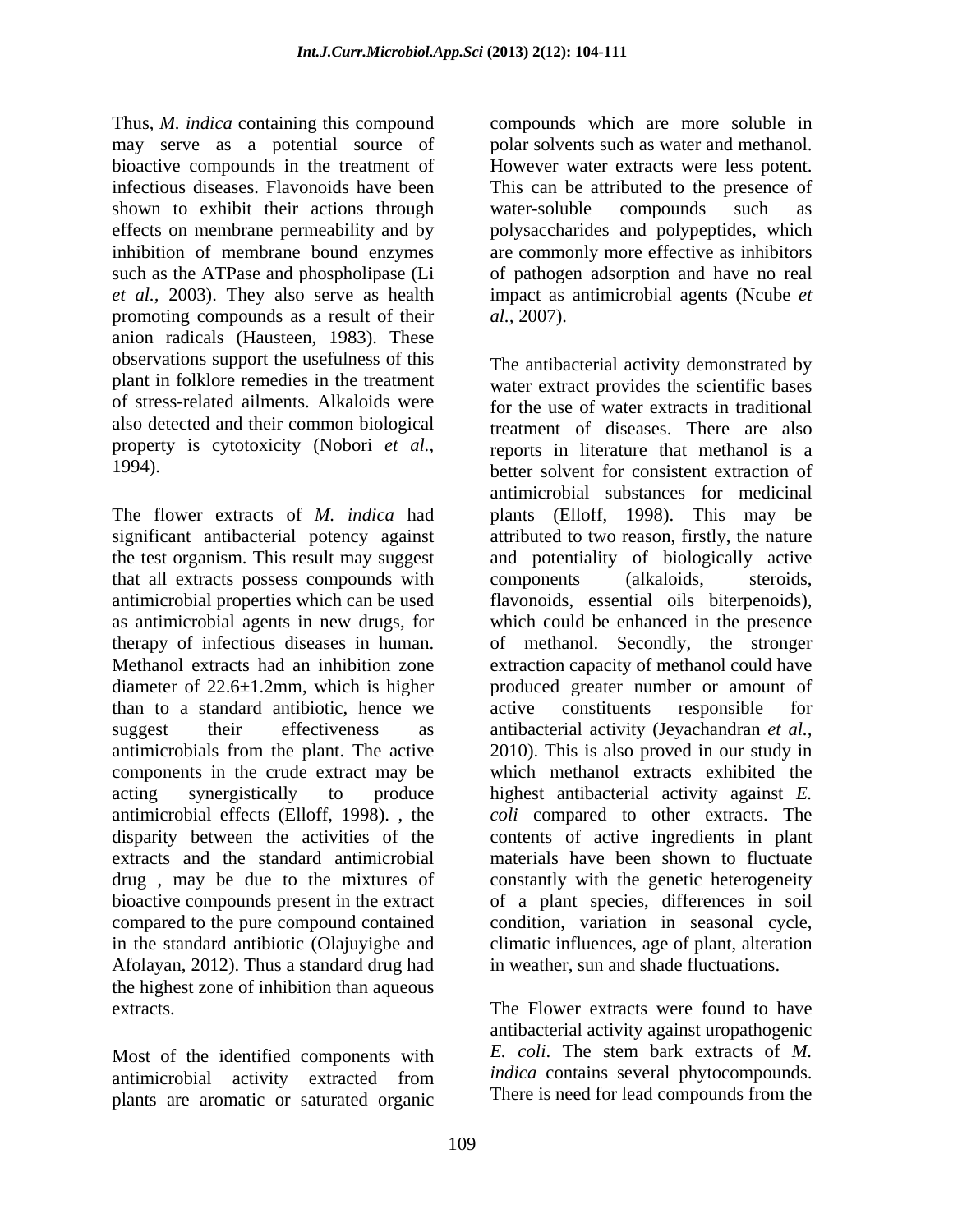can serve as templates for the production

- Aiyelaagbe, O.O., and Osamudiamen, P.M. 2009. Phytochemical Screening
- Annanymous, 1999. National Committee Plants, Libyan Agri. Res. C<br>
for Clinical Laboratory Standards *Inter*. Tripoli. 1(5): 301-306. for Clinical Laboratory Standards. International. Washington, UK.
- Anushia, C., Sampathkumar, P and activity of cancer prevention and<br>Ramkumar I 2009 Antibacterial and anticancer, Zhong-Yao-Cai, 26(6): Ramkumar, L. 2009. Antibacterial *and* anticance<br>Antioxidant Activities in *Cassia* 444-448. Antioxidant Activites in *Cassia auriculata,* Global. J. Pharmacol. 3:
- Eisenberg, D.M., Kessier, R.C., Foster, Moreno, P.R.H. (2006). Antimicropial<br>
C.J. Norlock E.E. Calkins, D.R. and activity of the essential oil from the Prevalents, costs and Patterns of use,
- Elloff, J.N., 1998. Which extractant should be used for the screening and isolation plants*,* J. Ethnopharmacol. Lagos. 60:
- Elujoba, A.A., Odeleye, O.M., and Medical Development for medical and dental primary healthcare delivery Complemen. Alter. Med*.* Adamawa
- Farnsworth, N.R., 1988*.* Screening plants Press. Washington, D.C. National
- Hausteen, B., 1983.) Flavonoids, a class of Biochem.Pharmacol. J. Amsterdan 32: 1141-1148. *pylori.* African. J. Pharm. Pharmacol.
- plant extracts to be isolated so that they Jellbeden, B., Norby, R.S, and Sand Berg. of new antibiotics. in primary health care. Bacteriological, **References** relation to host response to infection. T. 1996. Symptomatic UTI in women clinical and diagnostic aspects in Scand. J. Primary. health care. 14: 122-128.
	- for Active Compounds in *Mangifera* Cindrella, L. 2010. Screening of Cindica leaves from Ibadan Ovo State and *Phytochemical* and *Antibacterial indica* leaves from Ibadan, Oyo State, **phytochemical** and Antibacterial Plant Sci. Res. Ibadan. 2(1): 11-13. [20] potential of four Indian medicinal<br>Propositional Committee plants, Libyan Agri. Res. Center. J. Jeyachandran, R., Baskaran, X and Cindrella, L. 2010. Screening of phytochemical and Antibacterial potential of four Indian medicinal plants, Libyan Agri. Res. Center. <sup>J</sup>*. Inter.* Tripoli. 1(5): 301-306.
	- Handbook of Methods. 2nd Ed. CAB L1, H., Wang, Z., and L1u, Y. 2003.<br>International Weshington LIK Review in the studies on tanning Li, H., Wang, Z., and Liu, Y. 2003. Review in the studies on tannins activity of cancer prevention and Zhong-Yao-Cai, 444-448.
	- 127-130. Marcos, M.Y., Sobra, E. G. and C.J., Norlock, F.E., Calkins, D.R and activity of the essential oil from the Delbano T.I. 1993 Hnconvential specimens of *Pimenta* Delbano, T.L. 1993. Unconvential specimens of *Pimenta*<br>medicine in the United States *pseudocaryophyllus* (Gomes) L. medicine in the United States, *pseudocaryophyllus* (Gomes) *L*.<br>Prevalents costs and Patterns of use R.*Landrum* (Myrtaceae) native from Lima, M.E.L., Cordeiro, I., Claudia, M., Moreno, P.R.H. (2006*).* Antimicrobial activity of the essential oil from the specimens of *Pimenta pseudocaryophyllus (*Gomes*) L. R.Landrum (*Myrtaceae*)* native from Sao Paulo State, Brazil Pharmacol. Sao Paulo State. 3: 589-593.
	- of antimicrobial components from Mathur, A., Singh, R., Yousuf, S., The Coupta, V, Gupta, V., Prasad, G and 1-6. Ogunyemi, C.M., 2005. Traditional some plant extracts against clinical<br>Medical Development for medical and pathogens. Adv. Appl. Sci.Res. Mathur, A., Singh, R., Yousuf, S., Bhardwaj, A., Verma, S.K., Babu, P., Gupta, V, Gupta, V., Prasad, G and Dua, V.K. 2011. Antifungal activity of some plant extracts against clinical pathogens*.* Adv. Appl. Sci.Res. 2(2):260-264.
	- system in Africa. African. J. Trad. Neube, N.S., Atolayan, A.J and Okoh, A.<br>Complement Alter Med Adamawa 2007. Assessment techniques of State. 2(1): 46-61. **antimicrobial** properties of natural for new medicines. Wilson Education methods and future trends, African. J. Ncube, N.S., Afolayan, A.J and Okoh, A. 2007. Assesment techniques compounds of plant origin: Current methods and future trends, African. J. Biotechnol. 7(12): 1797-1806.
	- Academy., pp. 83 97. Ndip, R.N., Ajonglefac, A.N., Wirna, T., natural products of high S.M. (2006). In-vitro-antimicrobial pharmacological potency. activity of *Ageratum conyzoides (Linn)*  $\overline{\phantom{a}}$ Luma, H.N., Wirmum, C and Efange, S.M. (2006). In-vitro antimicrobial on clinical isolates of *Helicobacter*